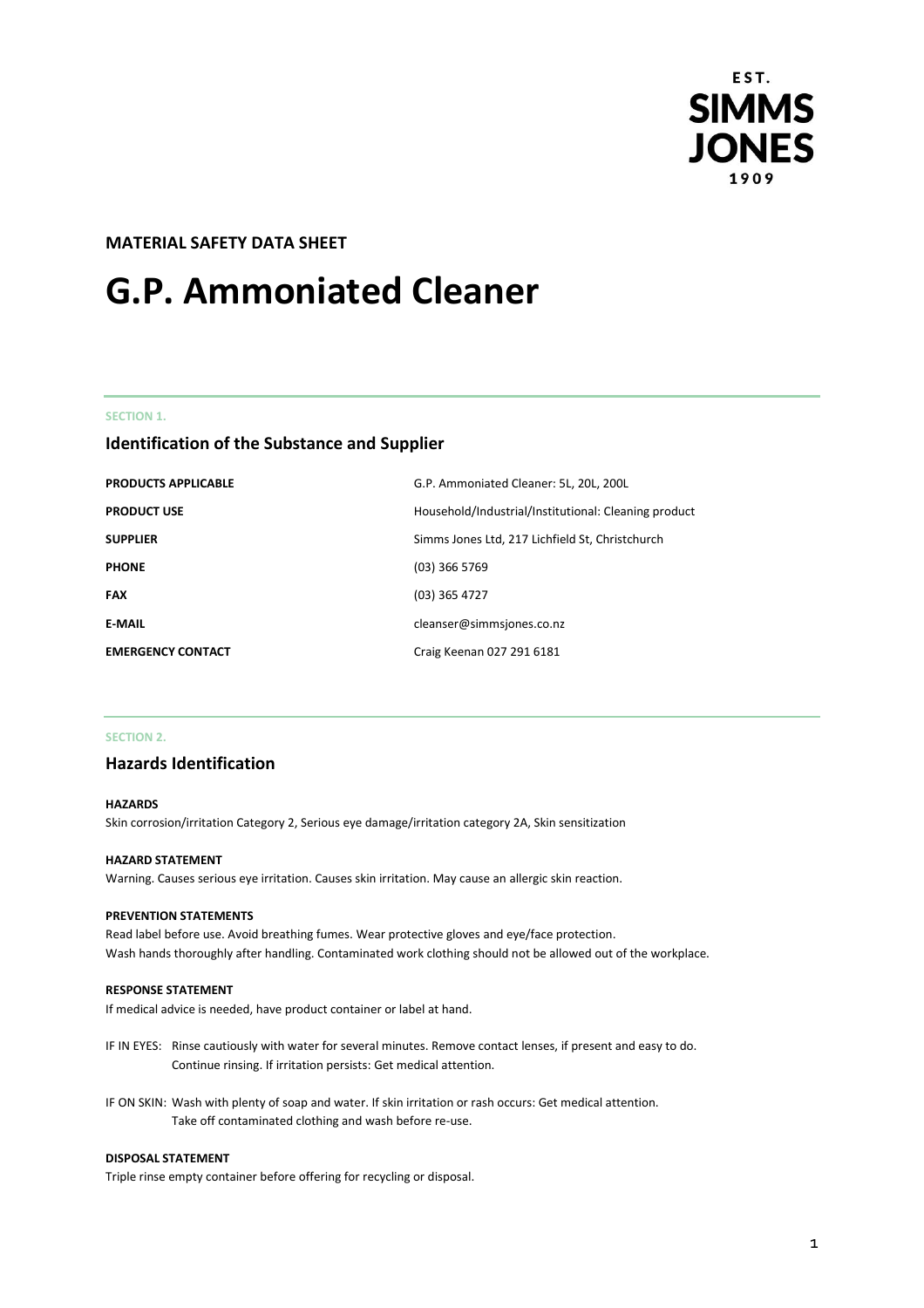# **SECTION 3.**

# **Composition and Information on Ingredients**

| <b>INGREDIENT</b>                                                                                  | <b>PROPORTION</b> | <b>CAS NUMBER</b> |
|----------------------------------------------------------------------------------------------------|-------------------|-------------------|
| Sodium Dodecylbenzene Sulfonate                                                                    | < 10%             | 25155-30-0        |
| Ammonia                                                                                            | $< 1\%$           | 1336-21-6         |
| 5-chlor-2-methyl-4-isothiazolin-3-one<br>and 2-methyl-2H-isothiazol-3-one<br>mixture (Acticide 14) | $< 1\%$           | 55965-84-9        |

## **SECTION 4.**

# **First Aid Measures**

If medical advice is needed, have product container or label at hand.

| IF IN EYES: | Rinse cautiously with water for several minutes. Remove contact lenses, if present and easy to do.<br>Continue rinsing. If irritation persists: Get medical attention. |
|-------------|------------------------------------------------------------------------------------------------------------------------------------------------------------------------|
| IF ON SKIN: | Wash with plenty of soap and water. If skin irritation or rash occurs: Get medical attention.<br>Take off contaminated clothing and wash before re-use.                |
|             | IF SWALLOWED: Rinse mouth, drink water, and seek medical attention for alkaline liquid with ammonia.                                                                   |

# **SECTION 5.**

| <b>Fire-Fighting Measures</b>   |                                             |
|---------------------------------|---------------------------------------------|
| <b>EXTINGUISHING MEDIA</b>      | Foam, $CO2$ , dry chemical, or water fog    |
| <b>COMBUSTION PRODUCTS</b>      | None known                                  |
| <b>FIRE-FIGHTING PROCEDURES</b> | Normal fire-fighting procedures may be used |

# **SECTION 6.**

# **Accidental Release Measures**

| <b>EMERGENCY PROCEDURES</b>      | No special procedures required                                                                                                      |
|----------------------------------|-------------------------------------------------------------------------------------------------------------------------------------|
| <b>ENVIRONMENTAL PRECAUTIONS</b> | Avoid release to the environment                                                                                                    |
| <b>SPILL CONTROL</b>             | Collect leaking liquid in sealable containers, absorb liquid in inert<br>absorbent, and wash contaminated area with plenty of water |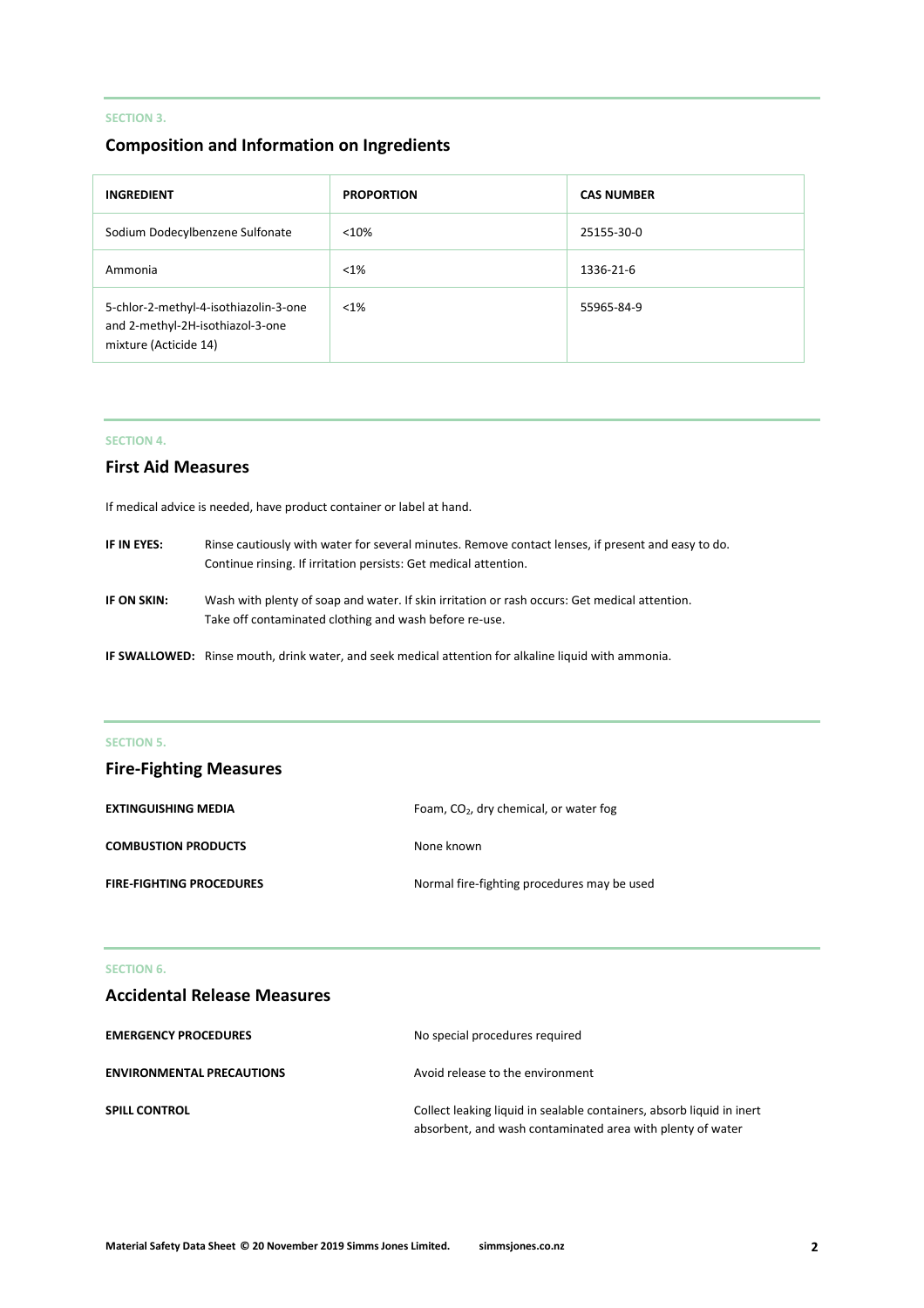## **SECTION 7.**

# **Handling and Storage**

**HANDLING PRECAUTIONS** Wear protective gloves and eye/face protection. Product residue may remain on/in empty containers. Use all precautions for handling the product in handling the empty container and residue. **STORAGE** STORAGE STORAGE STORAGE SERVICE 2012 Store in a cool, dry place. Keep out of reach of children.

## **SECTION 8.**

# **Exposure Controls/Personal Protection**

| EXPOSURE LIMITS               | 8 h TWA = 5 mg/m <sup>3</sup>                                 |
|-------------------------------|---------------------------------------------------------------|
| <b>ENGINEERING CONTROLS</b>   | Ensure ventilation is adequate. Keep containers closed.       |
| <b>RESPIRATORY PROTECTION</b> | Half- or full-face mask with filter A2B2E2K2HG-P3 recommended |
| <b>PROTECTIVE GLOVES</b>      | Nitrile rubber                                                |
| <b>EYE PROTECTION</b>         | Splash-proof goggles                                          |
|                               |                                                               |

## **SECTION 9.**

# **Physical and Chemical Properties**

| <b>APPEARANCE</b>                       | Thick milky-white liquid       |
|-----------------------------------------|--------------------------------|
| <b>ODOUR</b>                            | Ammonia and lemon              |
| <b>ODOUR THRESHOLD</b>                  | Not Available                  |
| рH                                      | $10 - 11$                      |
| <b>MELTING POINT/FREEZING POINT</b>     | $<$ 0ºC                        |
| <b>INITIAL BOILING POINT</b>            | $>100$ <sup>o</sup> C          |
| <b>FLASH POINT</b>                      | Not Flammable                  |
| <b>FLAMMABILITY</b>                     | Not Flammable                  |
| <b>FLAMMABILITY OR EXPLOSIVE LIMITS</b> | Not Flammable                  |
| <b>VAPOUR PRESSURE</b>                  | Not Determined                 |
| <b>VAPOUR DENSITY</b>                   | Not Determined                 |
| <b>RELATIVE DENSITY</b>                 | 1.03                           |
| <b>SOLUBILITY</b>                       | Completely miscible with water |
| PARTITION CO-EFFICIENT: n-OCTANOL/WATER | Not Determined                 |
| <b>AUTO-IGNITION TEMPERATURE</b>        | Not Applicable                 |
| <b>DECOMPOSITION TEMPERATURE</b>        | 450°C                          |
| <b>KINEMATIC VISCOSITY</b>              | $8.6x10^{-7}m^2/s$             |
|                                         |                                |

## **SECTION 10.**

# **Stability and Reactivity**

**REACTIVITY REACTIVITY Not reactive with other chemicals or cleaners STORAGE CONDITIONS** No special conditions required **INCOMPATIBLE SUBSTANCES** None known **HAZARDOUS DECOMPOSITION PRODUCTS** None known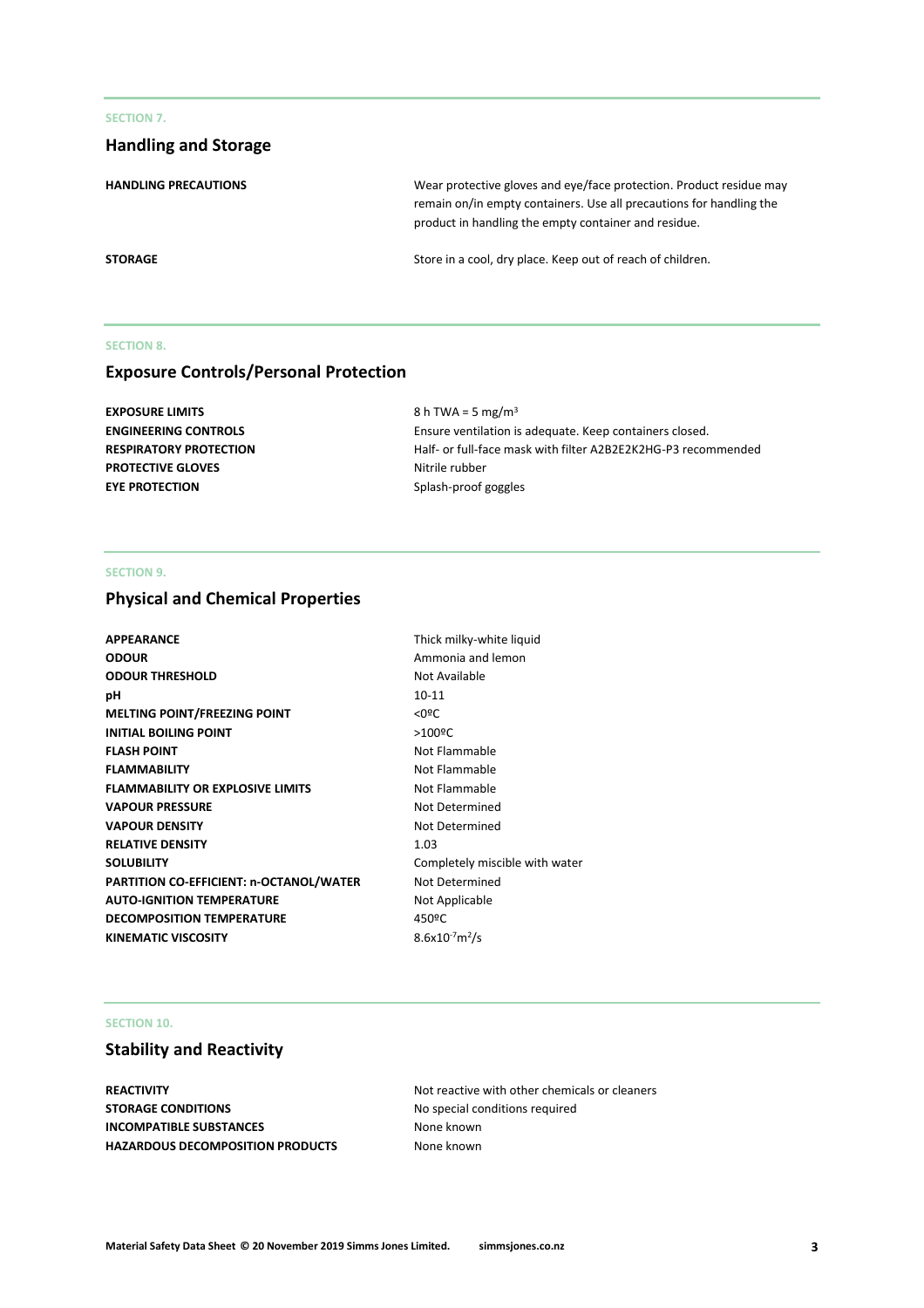## **SECTION 11.**

# **Toxicological Information**

**ACUTE TOXICITY** and **ACUTE TOXICITY** and **ACUTE TOXICITY** and **ACUTE TOXICITY** and **ACUTE TOXICITY** and **ACUTE TOXICITY** and **ACUTE TOXICITY** and **ACUTE TOXICITY** and **ACUTE TOXICITY** and **ACUTE TOXICITY** and **ACUTE TOXIC SERIOUS EYE DAMAGE/IRRITATION** Causes serious eye irritation **RESPIRATORY OR SKIN SENSITISATION** May cause skin sensitisation **GERM CELL MUTAGENICITY** No data available **CARCINOGENICITY** Not carcinogenic **REPRODUCTIVE TOXICITY** No reproductive toxicity **SPECIFIC TARGET ORGAN TOXICITY -SINGLE EXPOSURE** No specific organ toxicity **-REPEATED EXPOSURE** No specific organ toxicity **ASPIRATION HAZARD** No aspiration hazard

**SKIN CORROSION/IRRITATION** Causes skin irritation. May cause an allergic skin reaction.

#### **TOXICITY**

**SODIUM DODECYLBENZENE SULFONATE** SPECIES: Rabbit RESULT: Severe irritant SOURCE: United States National Toxicology Program

#### **AMMONIA**

STUDY: Rat, LD<sub>50</sub> VALUE: 350-370 mg/kg SOURCE: ITACA, S.A. POBLA TORNESA

#### **ACTICIDE 14**

STUDY: Rat, Dermal, LD<sub>50</sub> VALUE: >1000 mg/kg SOURCE: Safety data sheet, Thor

STUDY: Guinea pigs RESULT: Sensitising effect on skin SOURCE: Safety data sheet, Thor

## **SECTION 12.**

## **Ecological Information**

#### **AMMONIA ECOTOXICITY**

STUDY: Coho salmon, flow-through, 96 h, LC<sub>50</sub> VALUE: 0.45 mg/L SOURCE: Verschueren, K., Handbook of Environmental Data of Organic Chemicals. 2nd edition. New York, NY: Van Nostrand Reinhold Co., 1983. (195)

STUDY: Water flea (Daphnia magna), 48 h, LC<sub>50</sub> VALUE: 0.66 mg/L Source: Environment Canada; Tech Info for Problem Spills: Ammonia (Draft) p.86 (1983)

**BIODEGRADABILITY** Rapidly Degradable **BIOACCUMULATIVE POTENTIAL** Not Bioaccumulative **MOBILITY IN SOIL** Not Determined